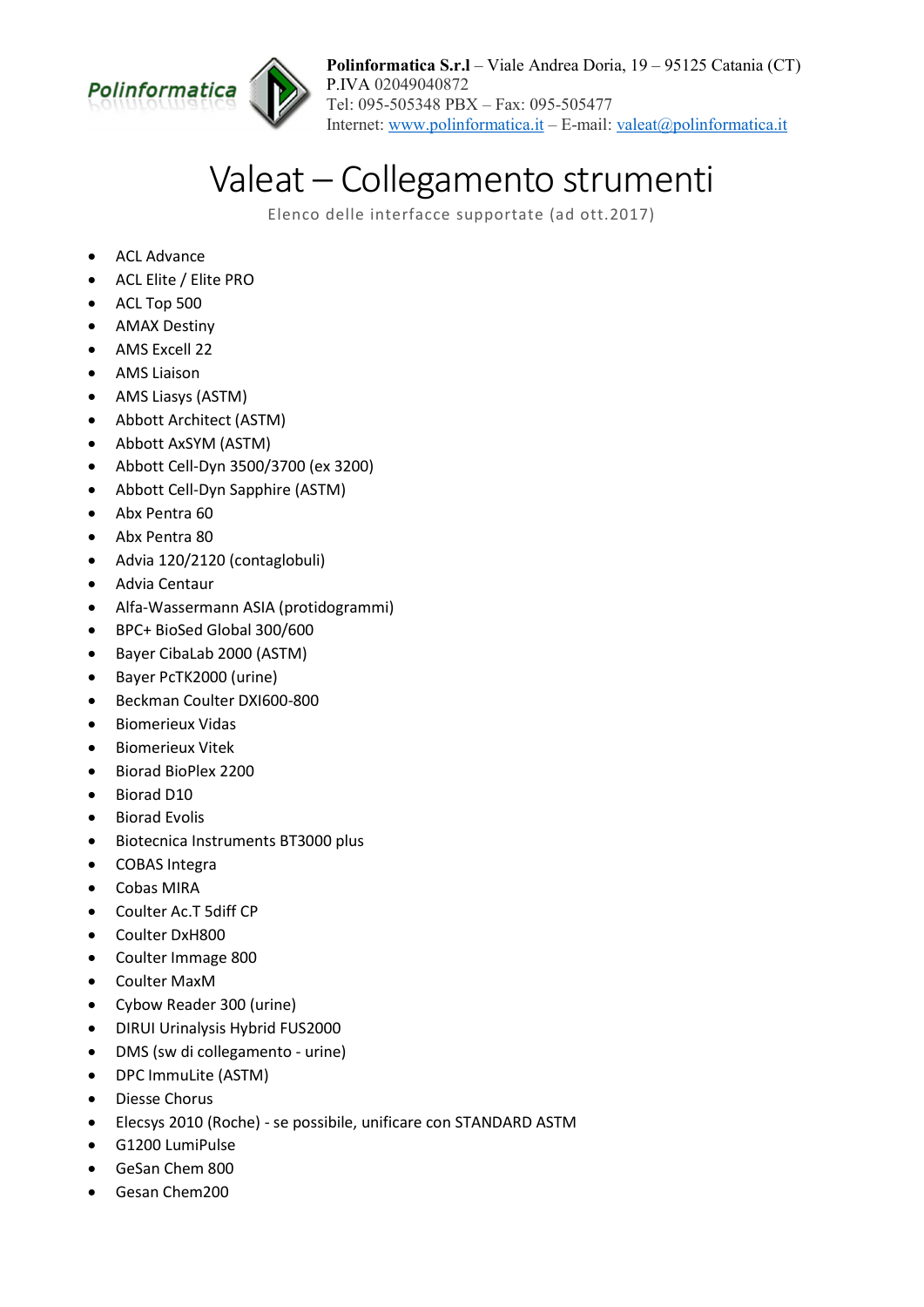

- Gesan Chem500 (serie Miura)
- GestLI (programma gestione strumenti vari)
- Hb@1c (sw di gestione x menarini ha8160)
- Hitachi 717
- Hitachi 912 (coll. seriale e bidirezionale)
- Hitachi 912 (floppy)
- Hitachi 917
- $\bullet$  ILab 600
- Iris IRICell
- Konelab e Dasit Indiko
- Kryptor
- LabPRO (programma di gestione)
- Menarini AX4280 SENZA Director
- Menarini Super Aution / Aution Max
- Microgel Elfolab vers. 13
- Microtech Elfolab
- Mindray BC5380 (emocromi)
- Mindray BS 200 (interf. HL7)
- Mindray BS 300 (interf. ASTM)
- Mythic
- Olympus AU 400
- Phadia ImmunoCap 250
- Platinum HELENA
- Roche-Hitachi Cobas 6000 (ASTM)
- SEAC Alisei Q.S.
- SEBIA Capillarys + Phoresis
- SIRE Test1 (VES)
- STA Compact (coagulazione)
- **•** SUPERTRON
- Saturno 300
- Seac Radim Heco plus (emocromi)
- Sebia Mek8222
- Shimadzu CL-7200 (AlfaBiotech)
- Siemens ADVIA 1800/2400
- Siemens Dimension EXl200
- StaRRsed Auto Compact
- Sysmex CA-500
- Sysmex SF-3000 (via Floppy e PC collegato)
- Sysmex XE-2100, XT2000i, XT1800i
- Teco Coatron A4
- Thunderbolt
- Tosoh AIA 2000
- Transasia BIO-Medicals XL-640
- Trek Diagnostics SWin (gestionale)
- Trombolyzer